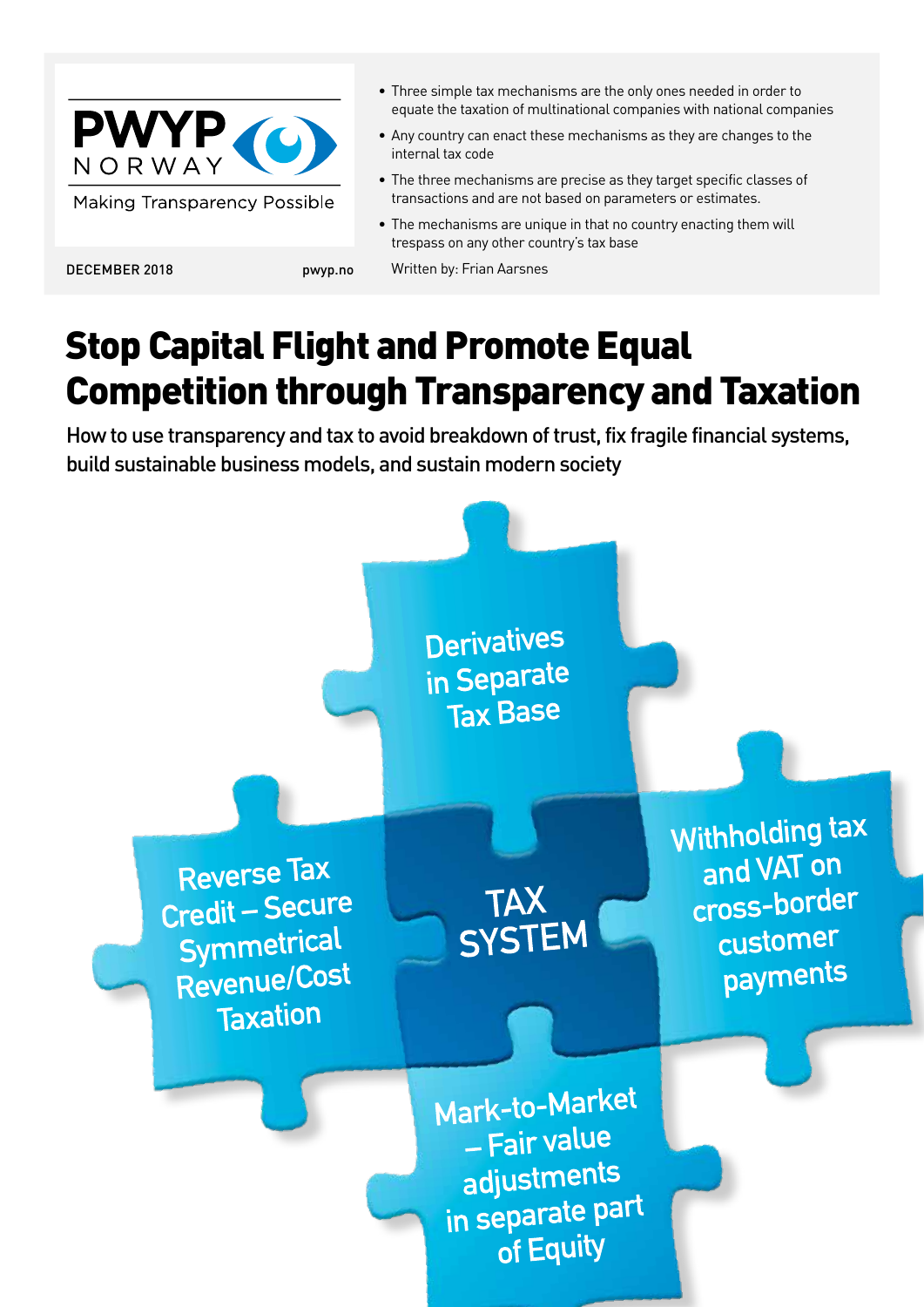| <b>KEY ELEMENTS</b> 7 |  |
|-----------------------|--|
|                       |  |
|                       |  |
|                       |  |
|                       |  |
|                       |  |
|                       |  |
|                       |  |
| CURRENCIES 18         |  |

Published by: Publish What You Pay Norway (PWYP Norway) Year of publication: 2019 ISBN 978-82-93212-89-8

Author: Frian Aarsnes Print: Copy Cat

Legal disclaimer:

This publication is based on information provided to Publish What You Pay Norway ('PWYP Norway') and individuals acting on behalf of PWYP Norway. The conclusions presented herein are based only on information so provided. PWYP Norway and those acting on behalf of PWYP Norway have strived towards acquiring full overview of all relevant information and data to prepare this publication. We do not accept liability whatsoever for any insufficiency or inadequacy of the information and data that this publication is based upon.

CONTENT . . 3 INTRODUCTION . . 5 WHY TRANSPARENCY MATTER . . 5 WHY TAXES MATTER . . 5 COMPETITION AND SUSTAINABILITY ........................ THE SOLUTION: TRANSPARENCY AND TAXATION AS A COMPLETE SOLUTION MODEL . . 9 TAXATION MECHANISMS READILY AVAILABLE .......... a. Derivatives in a separate tax base...................... b. Reverse Tax Credit . . 12 c. VAT and Withholding Tax . . 15 A COMPARISON OF POSSIBLE ALTERNATIVES ......... SHORT SUMMARY OF INITIATIVES BY PWYP NORWAY INITIATIVES EXPECTED TO WORK AGAINST CRYPTO-

While PWYP Norway has taken all reasonable care to ensure that the information contained in this publication is accurate, publicly available information and data has not been verified by the companies or users and neither PWYP Norway nor any person acting on behalf of PWYP Norway in the drafting and preparation of this publication can be held legally responsible for the content or guarantee that it is totally free from errors or inaccuracies.

Any references contained in this publication pertaining to any kind of sources, publications or websites from third parties, are inserted for convenience only and are purely for informative purposes. They do not constitute endorsement of material on those sites, publications or sources. PWYP Norway and those acting on its behalf accept no liability whatsoever for any loss or damage arising from the use of such information.

## CONTENT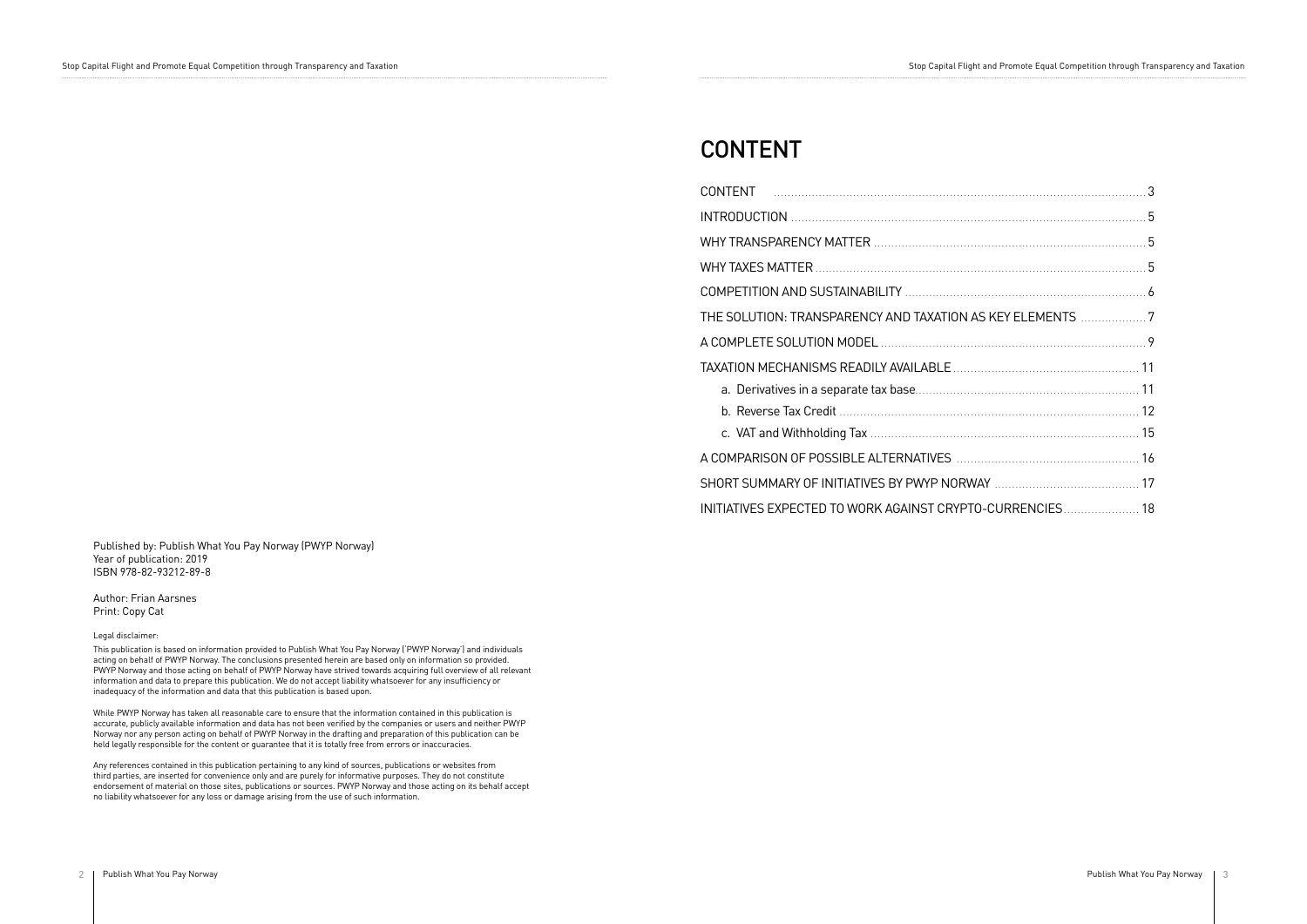## INTRODUCTION WHY TRANSPARENCY MATTER

PWYP Norway has prioritized specialized knowledge production on financial secrecy in an area that would otherwise not have been covered, with the aim to create policy responses that can be used either at the national, regional or global level. While the focus has been on extractive industries, because these are omnipresent in the countries that traditionally have suffered from lack of transparency and good taxation systems, the resulting policy proposals are just as valid for all multinational companies and all countries.

The extractive industries have long been criticized for corruption, tax evasion, and human right abuses, and for shifting profits from countries with upstream operations to other parts of their corporate structure, often in low-tax jurisdictions. All this is being done under a shield of opacity as contracts are secret, part of the corporate structure is undisclosed and their financial statement information is so aggregated and condensed that even the most interested reader is left uneducated.

The traditional capital flight, introduced by extractive industries, has hampered development in many countries, and has now become the norm for all multinational companies. Hence all countries are now suffering from lack of information and lack of taxation of multinational companies.

All of this is happening while these same multinational companies are seeking funding in transparent financial markets and selling their products in transparent markets. Naturally, these companies should, in turn, be transparent about their production (resource producing industries), investments, revenues, costs, taxes and people employed country by country.

Today, more than 60% of world trade is said to taking place within transnational companies. No government in the world is able to see the whole picture regarding what is taking place within these companies unless the companies are made to report this information on an obligatory country-by-country basis.

Country-by-country (CBC) reporting is not a universal mechanism that will solve all of the world's problems, but it is a large and important step in the right direction. Without being forced to become transparent country by country, multinational companies will always have an information advantage compared to national companies and the countries themselves. CBC reporting ensures that national and multinational companies compete on more equal terms, information-wise.

Transparency is not enough, though, as the information advantage is not the only advantage multinational companies enjoy that national companies do not. Due to the ways in which many multinational companies have organized themselves, they enjoy a huge tax advantage that national companies do not. If the tax burden is to be distributed evenly and fairly among the taxpayers, multinational companies must pay taxes on par with national companies. This should be self-evident when more than 60% of world trade is taking place within these companies themselves.

Contrary to popular belief, there are a few tax mechanisms that can essentially eliminate the tax advantages many multinational companies have over national companies. Any country that experiences massive capital flight should take notice of these tax mechanisms in order to secure a sustainable tax environment for the future where national and multinational companies compete on more equal taxation terms.

Without transparency, companies cannot compete on equal terms. Secrecy favors only the companies that are keeping secrets – not investors, customers, companies or countries. Companies interested in ensuring equal competition between national and international companies should, in their own best interest and that of the markets in which they operate, welcome and promote transparency as a mechanism against such secrecy.

In addition to Country-by-Country reporting (CBCR) of taxes, PWYP Norway has always also promoted the reporting of key financial numbers that put the CBCR into its proper context. This context information is financial information that should be reported in notes to the accounts in order to ensure the availability of financial information that bridges the gap between the aggregated financial accounts and the countryby-country reporting of taxes. PWYP Norway has called this Extended Country-by-Country Reporting (ECBCR), and it entails reporting production by type (resource producing industries), investments, revenues, costs, taxes and people employed, country by country. PWYP Norway and companies have demonstrated that this can easily be done on a single or a double page in the financial statements, even by larger companies.

The "Guide to Extended Country-by-Country Reporting (ECBCR) for Businesses", published by PWYP Norway, explains in greater detail why many companies should be interested in equal competition and why multinational companies need to be transparent on a country by country basis, at least for key financial numbers.

### WHY TAXES MATTER

Everyone should pay attention to current trends in taxation, because it is incredibly damaging to modern society as we know it. Multinational companies that have organized themselves through corporate havens and tax havens to reduce their taxes far below the rates national companies pay, are steadily growing their share of the world trade (which already surpasses 60%). As this happens, national companies that do pay taxes are outcompeted, and politicians are reducing the taxes on the national companies in order for them to compete with the multinational companies instead of putting taxation on the multinational companies to ensure that they will have to compete on equal terms with the national companies. In order to reduce taxes on the national companies, more and more of the tax burden is transferred to taxes on the citizens of each country.

This results in the following:

- (1) each individual has less purchasing power,
- (2) employees seek higher salaries and national companies experience increasing costs as a result and must then take cost cutting measures,
- (3) iindividuals seek lower cost goods and services which are often sold by multinational companies that are able to avoid taxation through a set of mechanisms that reduce their profits significantly (sometimes to next to nothing) inside the countries where their products are marketed. As a result, they pay significantly less taxes (sometimes next to nothing) to the countries in which their products and services are sold,
- (4) as there is significantly less taxation from the multinational companies than from the comparable national companies, the revenue to the government is gradually diminished (as more and more trade is moving in the direction of the multinationals),
- (5) the government's cost gradually increases as unemployed individuals seek compensation from the government for increased costs. As a result, the governments find themselves in a spiral of costs rising faster than revenues.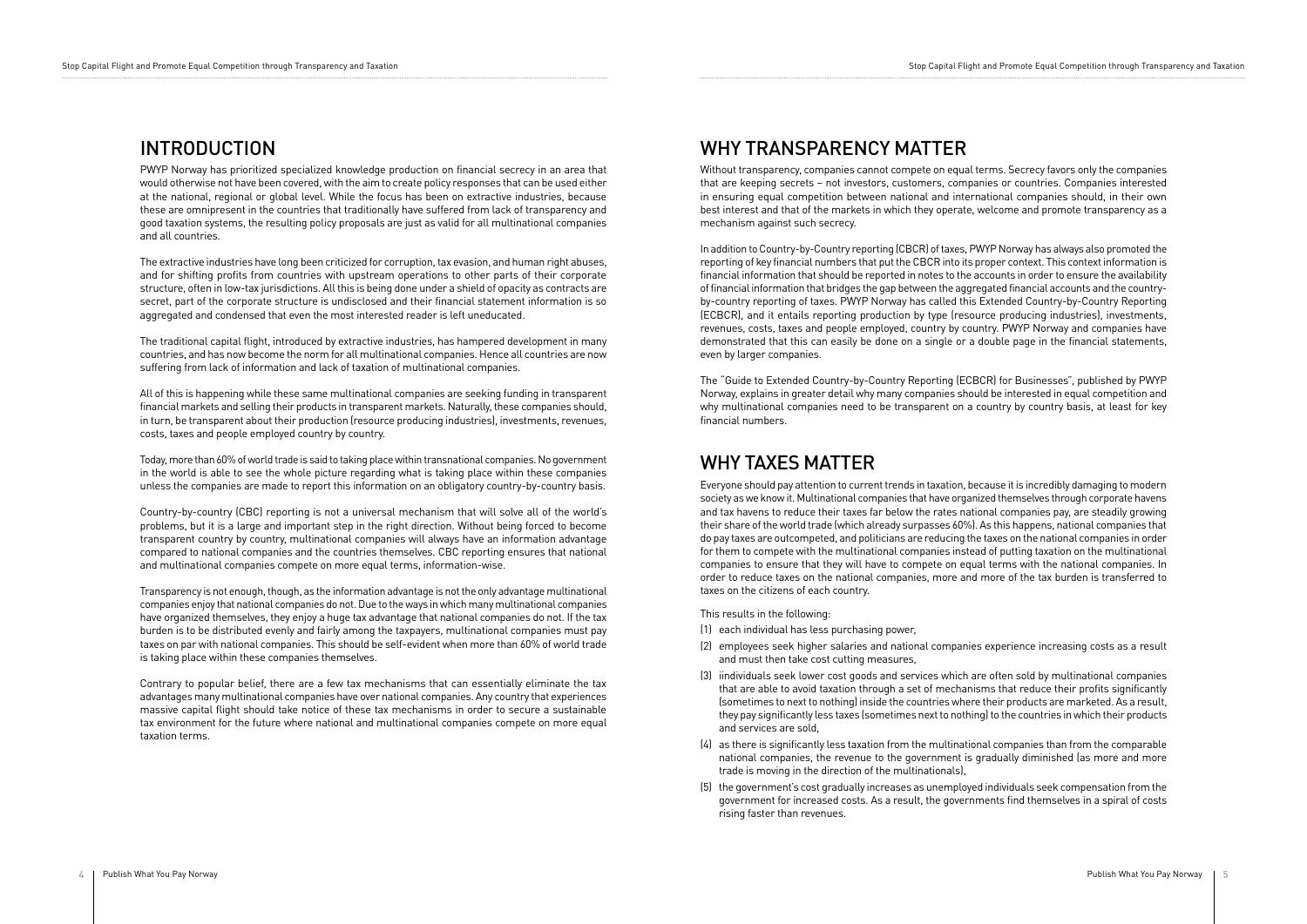- (6) when costs are consistently outgrowing revenues, there is a gradual, but consistent, reduction in available money to support each citizen – resulting in fewer resources available per capita for infrastructure (roads, rails, harbors, airports), education, health and security (fire department, police, coast guard, military) which are the main services provided by government,
- (7) last, but not least, people's trust in government, media and other institutions are eroding.

Everyone, including individual citizens, companies, investors, financial markets, unions, the media and government alike, should be aware of this gradual erosion of modern society. French politicians are not the real reason why there was a riot starting in France in December 2018. Rather, it is the gradual underfinancing of the French government by the mechanisms above that leads politicians to seek more taxation from the citizens. The real culprit is multinational companies which, through a mix of lack of transparency and reduced taxes, are systematically undercutting the same societies from which they get their revenues. However, there are three easy tax mechanisms that are almost fool-proof for restoring competition between multinational companies and national companies:

- separate the taxation of derivatives from the regular tax base of businesses in order to reduce complexity and eliminate speculation in derivatives,
- introduce VAT and withholding tax on every product and service purchased cross-border (introduced on top of the transaction value and paid by the customer when there is no intermediate company in-country), and
- reduce the tax deduction for internal cross-border transactions within multinational subsidiaries down to the tax level that the multinational company has achieved through its maneuvering.

These three tax mechanisms can be introduced by countries unilaterally, but would be even more effective if introduced across Europe or another larger body of countries.

#### COMPETITION AND SUSTAINABILITY

Without fair competition, sustainable business models cannot exist. Without sustainable business models, there can be no sustainable world. Companies are thus an integral part of achieving a more sustainable world, but they need to have the help of fair regulations to ensure that the companies that do not want to behave like the rest of the companies, are forced to do so.

In order to remove the information advantage multinational companies have, transparency is necessary. In order to remove the tax advantage multinational companies have, fair taxation of cross-border transactions is necessary. It is possible to do one without the other, but doing both would be the best way to create fair competition between multinational companies and national companies. A guide has already been published that explains why transparency is a key element in securing fair competition by removing the information advantage multinational companies enjoy, and why it is in the best interest of most companies to go in the direction of increased transparency.<sup>1</sup>

Currently we are in a situation where multinational companies have an unfair information advantage and an unfair tax advantage over domestic companies. The information and tax advantages that multinational companies enjoy must be eliminated if sustainable business models are to be achieved. It is not the only measure that needs to be taken, but it is a critically important one. Unbeknownst and unwittingly, companies that are outcompeting others by using tax havens also have unsustainable business models, over time.

There is currently a debate on how to finance the climate challenge. This is one of the solutions – as long as the products and services of the multinational companies are taxed on the same level as national companies, there will be more than enough funding to finance climate change and other challenges societies face.

Why is taxation a key element? It is because taxation is not only the financing of government administration and bureaucracy, as some viewpoints promote. Taxation has many different positive effects *if the tax burden is distributed evenly and kept as low as possible.* 

There is also a debate about how to ensure that societies are able to handle any upcoming financial crises. With the exception of avoiding the next financial crisis by means of correct regulation as described in the report "The Roller-Coaster Mechanism in the World Economy" by PWYP Norway, it again involves taxing multinational companies at the same level as national companies. Societies would then be more robust and better able to face future financial crises. The list goes on and on – positive development in the world is dependent upon multinational companies being taxed on the same level as national companies.

A stable, sustainable society can only be created when everyone is treated equally, along with equal opportunities and equal commitments. In the corporate world, that means that the multinational companies must pay taxes at the same level as national companies, not vice versa.

There is a symbiotic relationship between businesses, societies and environment. The most important contribution of businesses is to create a responsible, profitable and sustainable business model when producing goods and services for which there is a demand. Businesses acquire resources, and apply skills and technology, in order to produce goods and services, and in so doing they create jobs, income and prosperity. This must however be done by integrating societal and environmental responsibility into their business models. This is a part of being economically sustainable businesses.

### THE SOLUTION: TRANSPARENCY AND TAXATION AS KEY ELEMENTS

In this guide we will focus on the necessary changes that existing tax systems need to undergo in order to create fair taxation that promotes sustainable business models, thus leveling the competition between multinational companies and national companies. This is the first step in the process of creating enough funding in the societies that these same multinational companies rely on for selling their products and services, and thus rebuilding trust in the societies we all depend on. This is a positive spiral that builds stable societies. The opposite is hopefully not desirable for any sane person – deteriorating trust in society resulting in increasing frustration, resulting in increasing violence, open conflict and revolt, exemplified amongst others in the French riots that began in December 2018 where citizens demonstrate against higher taxes on individuals (tax hikes that are amongst others instituted because multinationals are not paying fair taxes).

The positive effects of taxation are that it introduces the lowest possible financing of necessary elements that are difficult for each individual company to cater to. Examples of these elements are, amongst others, health, education, public safety and national security and not the least, infrastructure for citizens and businesses.

The negative effects of taxation are mainly coming from situations in which taxes are not distributed evenly (or a group of companies like multinationals are able to dodge them) or in which taxes are not kept as low as possible (taxes are introduced to finance things that do not have public support).

Conflict arises when actions taken by politicians do not have broad support from the public. This is why it is fundamental to have taxes that are high enough to fund tasks that do have public support, while simultaneously keeping the taxes low enough that only tasks that have public support are financed. In Norway we are now seeing growing conflict because politicians are voting through pet projects that do not have broad public support. The projects are financed by increasing the taxation of individuals but citizens see that nothing is being done to distribute the tax burden evenly, including taxing multinational companies at the same level as national companies. Had multinational companies been taxed on par with national companies, Norway would have had significantly higher revenues to handle the main tasks of securing adequate infrastructure, education, health services and security. There should be broad consensus in the political establishment for this to avoid countries going in the direction of more conflict.

**1**\_ "Business Advisor to Countryby-Country Reporting», Publish What You Pay Norway, Decembe 2018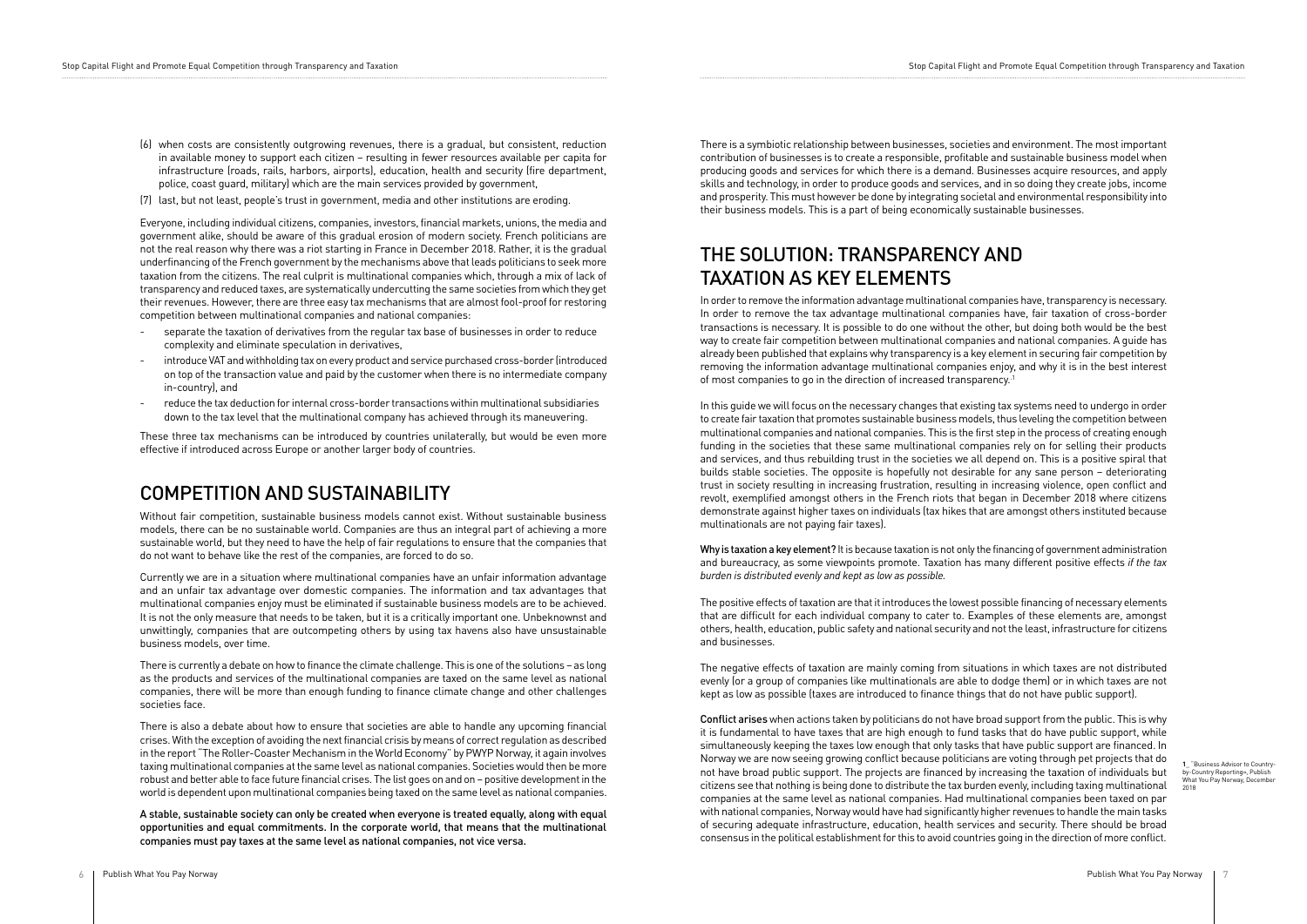The same happens in other countries – France has already been mentioned. However, when people do not see that politicians are doing their job, they vote in other people that they hope can "fix the system". This opens up the possibility that people in government will head toward totalitarianism or that the government may break down, as has happened in many countries already, and the trend is rising. This only happens because the politicians that are in position are unable to create the correct balance between the sources of government revenues and the perceived benefit of government costs financed by these revenues. Again, if multinational companies were taxed at the same level as national companies in the various countries, it would be possible to distribute the tax burden more evenly among the three major taxable groups: citizens, national companies and multinational companies. This would reduce conflict and ensure more stable development of each country – as long as politicians do not vote for, and try to finance, pet projects that do not have broad public support.

If countries head toward totalitarianism or government breakdown, this often creates long periods of time in the countries' histories during which people's basic needs are not met and personal security is weak or nearly non-existent. When this happens, it can lead to civil war and/or mass exodus, such as we have seen from some countries in Africa, Asia and Latin America the last few years. Again, the best way to handle this is to secure taxation of multinational companies at the same level as national companies to ensure that governments have enough revenues to cover the costs of their population's basic needs. This is in everyone's interest, including the multinational companies, although it will be difficult to change their behavior without regulation – and taxation cannot happen without regulation to ensure that taxes are levied in a fair and equitable way. Taxation is not voluntary.

> The research<sup>3</sup>, based on careful analyses of available information, identified the following top measures against untaxed capital flight:

Finding the balance between the positive and negative effects of taxation is thus vital. It is actually not as difficult as it seems. The basis of taxation is the purchasing power the population has over and above the ability to afford the bare necessities. Paying decent salaries is therefore a must in order to create purchasing power. This is also the reason why always seeking the lowest bidders in competitions is not necessarily good if one does not simultaneously question how the lowest bidders were able to become the lowest bidders (i.e. the best bid is not necessarily the lowest bid). If the lowest bid is the best choice due to methodologies or technologies used, then it likely is the best bid, but if it is the lowest because the company pays its workers less than everyone else, it is likely not the best bid because this company is unlikely to have the most motivated employees. Consequently, the population's purchasing power depends on businesses not competing on salaries within a country. Rather, they should compete with businesses from other countries such as importers or multinational companies. In this equation multinational companies cannot be allowed to pay lower taxes on the products and services they sell within a country than the country's national companies, nor lower than those paid by companies in the countries from which the goods and services are imported. That taxes have not already become the subject for competition authorities worldwide is therefore incomprehensible.

> **3** The cumulative research done **and published by Publish What** You Pay Norway from 2007 to 2018, see www.pwyp.no.

A country's politicians can choose to make its population more or less attractive to businesses. The more people are employed, the higher the purchasing power. The more people are educated and available for high-paying jobs, the higher the purchasing power. That means that the more women can enter the workforce, and the more people a country is able to bring into the middle to high income segments, the more purchasing power there will be in the population, and the more revenue a country will have when the tax burden is distributed evenly between employees, companies and multinational companies. It should thus be in every country's best interest to provide healthcare, baby care and education to its population and ensure security for its citizens and its businesses in order for taxes to be optimized (when evenly distributed among citizens, national companies and multinational companies). Uneven distribution, such as paying wages that are too low, will reduce the citizens' purchasing power and hence reduce the profitability of the businesses and thus also their ability to pay taxes. If the taxation of multinational companies is not calibrated to match the country's level of taxation of national companies, it should be evident that in such a situation both profits and taxes are likely to become sub-optimal.

If we go back to the question of finding balance between the positive and negative effects of taxes, it should now be clear that this is a balance between

#### A COMPLETE SOLUTION MODEL

An orchestrated and coordinated effort is needed in order to achieve any desired targets in restricting capital flight and protecting each country's tax base. It is not too complicated to reduce most of the capital flight to next to nothing, though. It simply entails combining the right instruments.

The background for identifying measures or policy recommendations, is a careful weighing of existing fiscal mechanisms against each other in order see which mechanisms will likely result in the greatest reduction in un-taxed capital flight.

(1) transparency (unambiguous, standardized country-by-country information), (2) competence-building,

(3) unambiguous legislation, and

(4) three simple, but extremely efficient, fiscal mechanisms:

- i. Separate the taxation of derivatives (and internal contracts with derivative elements) from the regular business tax base to reduce complexity and ensure that derivatives cannot be used for capital flight,
- ii. Reverse the tax credit principle used to avoid double taxation on revenues and apply it to internal cross-border transactions. Utilize this reverse tax credit on cost transactions across borders (into a country) to secure equal treatment of the cost and revenue sides of internal transactions

**2**\_ Author of "Why Government Fails So Often", Princeton University Press, 2014

(1) providing public services such as healthcare, baby care and education,

- (2) enabling a large enough share of the population to seek employment that gives rise to salaries that are above basic subsistence level, thus giving companies a competitive workforce,
- (3) taxing citizens, national companies and multinational companies evenly in order to keep the tax burden as low as possible on all these and
- (4) not financing projects with taxes that are not broadly accepted by the population.

The above create a set of effective policies that provide growth for a country. The opposite is ineffective policies. As Peter H. Schuck<sup>2</sup> explains it, "The most alarming consequence of ineffective policies, in addition to unrealized social goals, is the growing threat to the government's democratic legitimacy". Thus, to secure its legitimacy, the government must create effective policies, including effective tax policies that do not favor small groups, coalitions or private actors at the expense of the general public. The general public's interests, not special interests, must be at the heart of effective policies. This simultaneously provides the best protection for these special interests.

Introducing the three tax measures mentioned in the introduction is thus all about creating more effective tax policies and distributing the tax burden more evenly among the three major tax groups – citizens, national companies and multinational companies.

However, even if the three tax measures can take away much of the tax advantage that multinational companies currently enjoy, it is important to note that the introduction of these taxes measures alone cannot create the enduring level playing field between national and multinational companies that is needed. A more complete solution is needed which incorporates these tax measures into more comprehensive changes to the system.

The important take-away is that when policies are enacted, politicians must always look for the solutions that are in the general public's best interests. This is also true when looking at which measures that promote the most sustainable business models, which again will help towards creating a more sustainable world.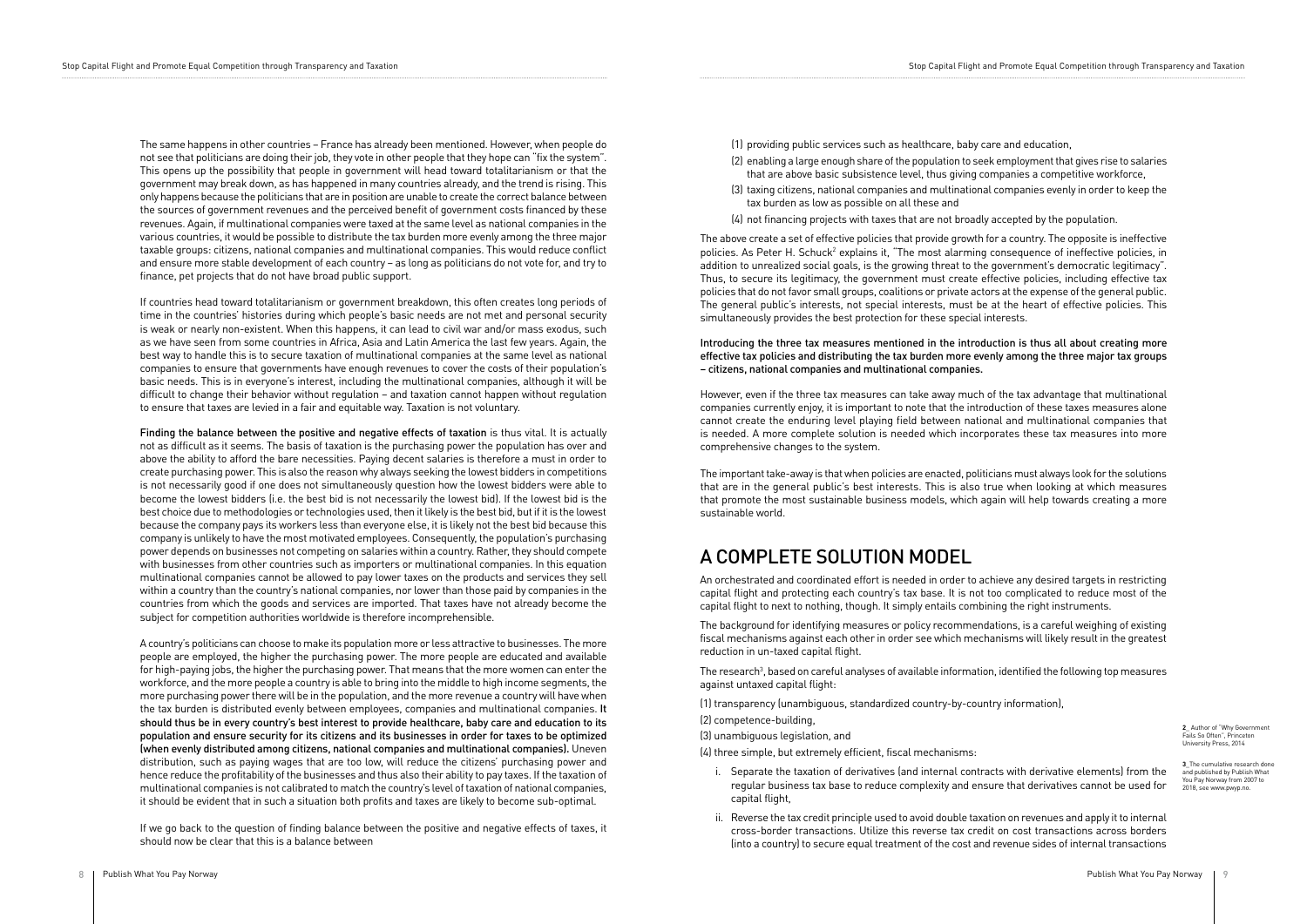within multinational companies (just as tax credits are used to avoid double taxation of revenues, reversing the tax credit principle and using it on internal cross border cost transactions will ensure that cross-border cost transactions do not give higher tax deductions than the revenues have been taxed in the multinational corporation),

iii. Utilize withholding taxes and VAT on transactions across borders directly from multinationals to in-country customers to ensure that taxes are not affecting the pricing of the transactions, and to ensure a more level playing field between national and multinational companies.

Again, it is important to emphasize that the mechanisms recommended are an orchestrated system, which should be introduced as a comprehensive package in order to avoid loopholes that might otherwise be utilized to keep un-taxed capital flights flowing. For each element not introduced, the effectiveness of the laws is reduced. For example, if the legislation introduced is not unambiguous, the law becomes open to interpretation which could result in companies not adhering uniformly to the law. It is not only tax law that needs to be unambiguous; the same is the case with competition law, accounting law, business law, banking law, etc.

The take away message is that it is actually fairly easy to fix most of the problems, *if states would only use the tools they have at their disposa*l. But heavy lobbying deliberately confuses the matter, by redirecting the focus of governments toward mechanisms that are obviously difficult, obviously unfair (and therefore difficult to enact) or obviously demand collective actions by a large number of countries. The goal of lobbying is equally obvious – to keep attention away from the easy fixes that works as long as lobbying is unable to destroy them.

National companies are already transparent, as they deliver financial statements to open access repositories like the Company Registry in Norway (or other countries with taxation). The legislation they are facing is usually unambiguous as the national laws have been formed unilaterally by the country over many years. The only relevant measure that should also be introduced to national companies is separating the taxation of derivatives from the regular tax base. This is to ensure that this particular tax legislation will be universally applicable across national companies and multinational companies alike, and the change will not matter for national companies.

Multinational companies are less transparent, and as they do not deliver unambiguous information in the form of financial statements broken down by individual countries. It is important that these companies start reporting at least key numbers country by country. However, in order for multinational companies to compete on a fair basis with national companies, it is also important to take away the tax advantage that these companies currently enjoy. This must be done by a combination of

- $\rightarrow$  Profit taxes, VAT, employment taxes, property taxes, derivatives taxed separately from other business profits
- b. Partly national company (subsidiary of a multinational company)
	- $\rightarrow$  Profit taxes, Reverse Tax Credit, VAT, employment taxes, property taxes, derivatives taxed separately from other business profits
- c. Only "employees" national (delivery of services in-country but paid for abroad)

- Ensuring that internal cross-border cost transactions do not enjoy a higher deduction within a country than the overall taxation that the multinational company has been able to achieve worldwide
- Ensuring that cross-border revenue transactions directed at consumers are taxed, at the customer level (not at the company level), with VAT and withholding tax.

These three fiscal mechanisms, one (derivatives in a separate tax base) covering both national and multinational companies and two covering multinational companies only, are tailored directly at removing the tax advantage that the multinational companies currently enjoy, and they are highly effective and almost impossible to get around if all the three measures are introduced in a country.

Adjusting the existing tax system with these three fiscal mechanisms allows for the following taxation models to be fitted to the economy of any given situation, as exemplified by taxation in Norway:

a. Fully national company (traditional company with imports and exports, not part of a multinational company):

## TAXATION MECHANISMS THAT ARE READILY AVAILABLE

#### **a. Derivatives in a separate tax base**

It is absolutely critical to move derivatives and internal contracts with derivative elements into a separate tax base in order to reduce the complexity of taxing normal business profits. An added benefit is that derivatives can still be used within the country, but they can no longer lead to capital flight.

Derivatives and derivative elements go through an entirely separate line of decision-making, implementation, and accounting, so it is only natural that they also have an entirely separate line of taxation.

Moving derivatives into a separate tax base will still allow companies to do hedging, which is the original reasoning behind introducing derivates to companies outside the financing sector. The reason is that the economic expectation of hedging is zero or slightly positive over longer periods of time. Hence hedging is useful to do without a tax deduction as an additional argument to do it. Hedging can also be done on an after-tax basis, and there are thus several ways of ensuring that hedging is unaffected when derivatives are taxed separately from regular business profits.

It will also be possible to use derivatives for speculative purposes as long as both sides, or both instruments, are inside the country. However, moving derivatives into a separate tax base ensures that it will be impossible to utilize a country's tax system for speculative use of derivatives cross-borders. Amongst other things, such speculative use makes it possible to place losses in one country in order to create tax deductions, while the opposite revenues are placed in low- or no-tax jurisdictions, creating a

This is the AirBnB and Uber of the world. Local people offer services, but customer's payment leaves the country. There is then a return payment to the person offering the service in-country. Here a radically different taxation model is needed, as the people rendering the service do not consider themselves employees, but are more like self-employed persons. This requires a profound change to the taxation model to ensure the same services are paid for.

- $\rightarrow$  Withholding tax, VAT, employees share of employment taxes, property taxes as applicable to personal ownership
- d. No national elements (delivery of goods and services as well as payment abroad)
	- $\rightarrow$  Withholding tax and VAT only

Further justification for the tax mechanisms and the combination of them can be found in the following reports on the Publish What You Pay Norway website (www.pwyp.no):

- The Roller-Coaster Mechanism in the World Economy Mark-to-Market and transactions outside the market. PWYP Norway December 2017
- Taking Away the Tax Effect of Tax Havens Cross-Border Taxation Methods and Reverse Tax Credit. PWYP Norway May 2017
- Protection From Derivative Abuse. PWYP Norway December 2011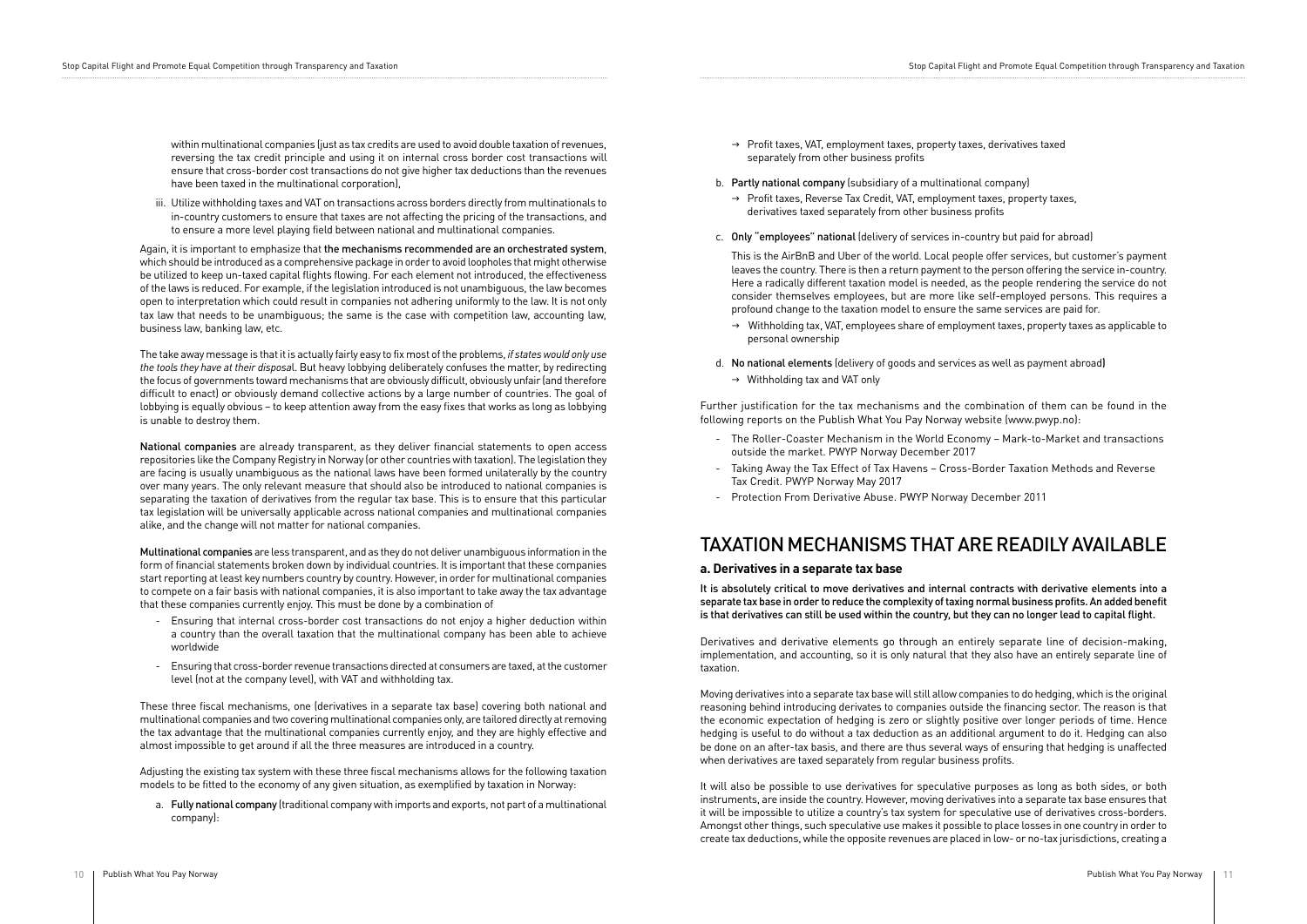tax arbitrage that only benefits the company carrying out the derivative transaction(s). Separate taxation means that a company has to have revenues from derivatives to take losses from derivatives against. This means that it will no longer be logical to carry out derivatives transactions when tax arbitrage is the only reason behind them.

Many companies have internal contracts similar to derivative contracts or which at least include derivative elements. These elements should also be seen as a separate business with its own contracts, its own accounting and its own decision-making processes, and it is thus important to treat them distinctly from the rest of the business for tax purposes just as derivative contracts entered into with external parties. This is because this type of contract can be combined with any other type of transaction or other derivative to create virtually anything. Segregating them into a separate tax base ensures that the company will only engage in healthy derivative activities. Otherwise the desire to use derivatives to "save" on taxes may become irresistible.

Does it have any negative consequences outside of companies not getting a tax deduction for losses from speculative derivative transactions? It is difficult to see any, other than a reduction in the trading of derivatives in the financial markets. Preventing derivative gains and losses from being taxed together with other business profits (de-linking) does not prohibit any company from entering into derivative transactions they believe will result in derivative gains. Therefore, the only effect seems to be that they will no longer have the ability to create a tax arbitrage using deliberate derivative losses.

The positive effects of delinking are, however, indubitable:

- Financial institutions will have to find derivative instruments that are beneficial for businesses without the tax arbitrage. This is a very positive outcome, as it will ensure derivative products that are helping companies, such as hedging is.
- It will be easier for the finance industry to evaluate the risk associated with derivatives, and hence the possibility of building up large, uncovered positions in derivatives should be much more difficult. This should ensure a healthier finance sector, and reduce the likelihood of future financial crises.
- The complexity of business goes down significantly, as speculative derivatives will be a much smaller part in the future price changes of commodities.
- It should be easier to develop insurance products for businesses where there is a more direct link between the payment for the insurance and the coverage that is taken out.

The treatment of derivatives is analyzed in the report "Protection from Derivative Abuse" which was published by PWYP Norway in December 2011. See www.pwyp.no for the report. The report is up to date and is still the only known report to present a fail-safe method for treating derivatives in a tax system.

#### **b. Reverse Tax Credit**

It is similarly critical to ensure subsidiaries of multinational companies do not get higher tax deductions for internal cross-border transactions than their affiliated organizations have been taxed overall on their business profits worldwide.

In order to ensure that national companies and subsidiaries of multinational companies are competitive on the same level, i.e. unaffected by any differences in taxation between countries, it is important to negate the effect multinational companies have by organizing part of their activities in low- or no-tax jurisdictions. This can be done by utilizing the same principle that is used to avoid double taxation – tax credits. By reversing the tax credit principle, the deductibility of internal cross-border cost transactions can be reduced, so that the taxation of the multinational company is returned to what it would have been if it was a national company. The mechanism follows the OECD's suggestion that countries need to start looking at how to regulate the cost deductions given to (subsidiaries of) multinational companies in the internal law.

The Reverse Tax Credit-method is a method which unilaterally takes care of adjusting the effects when the deduction of costs is disproportionate to the taxation of the opposite revenue in cross-border transactions. The Reverse Tax Credit-method can be enacted unilaterally in a country's tax system, the same way as the Tax Credit-method is enacted in a country's tax system, or agreed in a tax treaty. The Reverse Tax Credit-method does not need to be included in tax treaties, though, and does not affect existing tax treaties as it only applies to the deductibility of costs according to the internal tax code in a country. The method also applies on globally available information, and is thus not dependent on additional information from the company.

The Reverse Tax Credit-method is an alternative to having to adjust the revenue up to match actual sales to the market in-country. Adjusting the revenue would be in potential conflict with tax treaties on the taxation of revenues between countries. Today the tax authorities have very little information about what goes on in the various parts of the multinational companies. Most of the information that the tax authorities collect, or that is given through automatic information exchange agreements, is about individual citizens, not multinational companies. Adjusting the revenues would thus include collecting a lot more information from the company.

The reverse tax credit method allows tax authorities to perform nearly theoretically correct taxation of a multinational company/subsidiary without having to speculate on what is happening in low-tax or no-tax jurisdictions. The multinational company/subsidiary is given the benefit of the average tax rate that the multinational company had achieved prior to the application of the reverse tax credit principle. Accordingly, a company that is more aggressive in their approach to reducing taxes, is then simultaneously and automatically reducing the tax rate applied to cross-border cost transactions and non-transactional cash flow for cost deduction purposes. The Reverse Tax Credit principle would utilize an auditor-approved globally consolidated financial statement, but in case of a lack of such, it is possible to set the tax as low as zero until the corporation provides the documentation needed to secure the correct tax deduction for internal cross-border cost transactions.

OECD has recognized the problem of "double non-taxation", i.e. the problem where a cost is acknowledged as a deduction in a subsidiary in a tax-paying country, while the opposite revenue within a multinational company is not taxed because it is placed in a company registered in a low- or no-tax jurisdiction (a tax haven).

On March 14, 2014 OECD presented a report on how to prevent abuse of the double taxation treaties (called the Treaty Report). On March 19 of the same year, OECD presented an additional discussion note on how to neutralize the effects of hybrid, unsymmetrical arrangements as seen from the double taxation treaty viewpoint (called the Treaty Hybrid Report). The suggestions in the reports were offered in connection with the deliveries under the OECD's Action Plan on Base Erosion and Profit Shifting (BEPS).

The Hybrid Treaty Report's third key area is the most interesting in this connection:

*"3. Interaction between OECD's domestic law recommendations to neutralize the effects of hybrid mismatch arrangements and the provisions of double-tax treaties. This includes: recognition that, depending on how states decide (if at all) to amend their domestic rules to deal with hybrid mismatches (for example, denying deductions in the payee state, forcing inclusion in the recipient state or taxing the recipient in the payee state), states may need to amend their double-tax treaties."*

Reverse Tax Credit is a universally applicable method to deny deduction that give close to theoretically correct taxation, which is possible to implement in every country's internal tax code and can therefore be applied unilaterally by any country or group of countries. It is also a method which does not include any adjustments to double-tax treaties, only changes to domestic tax law (level of tax deduction for internal, cross-border cost transactions). The method is more correct than any of the currently applied methods, including the method enacted in the UK which would lead multinationals to pay higher tax than national companies if the UK method were universally applied. If all countries introduced reverse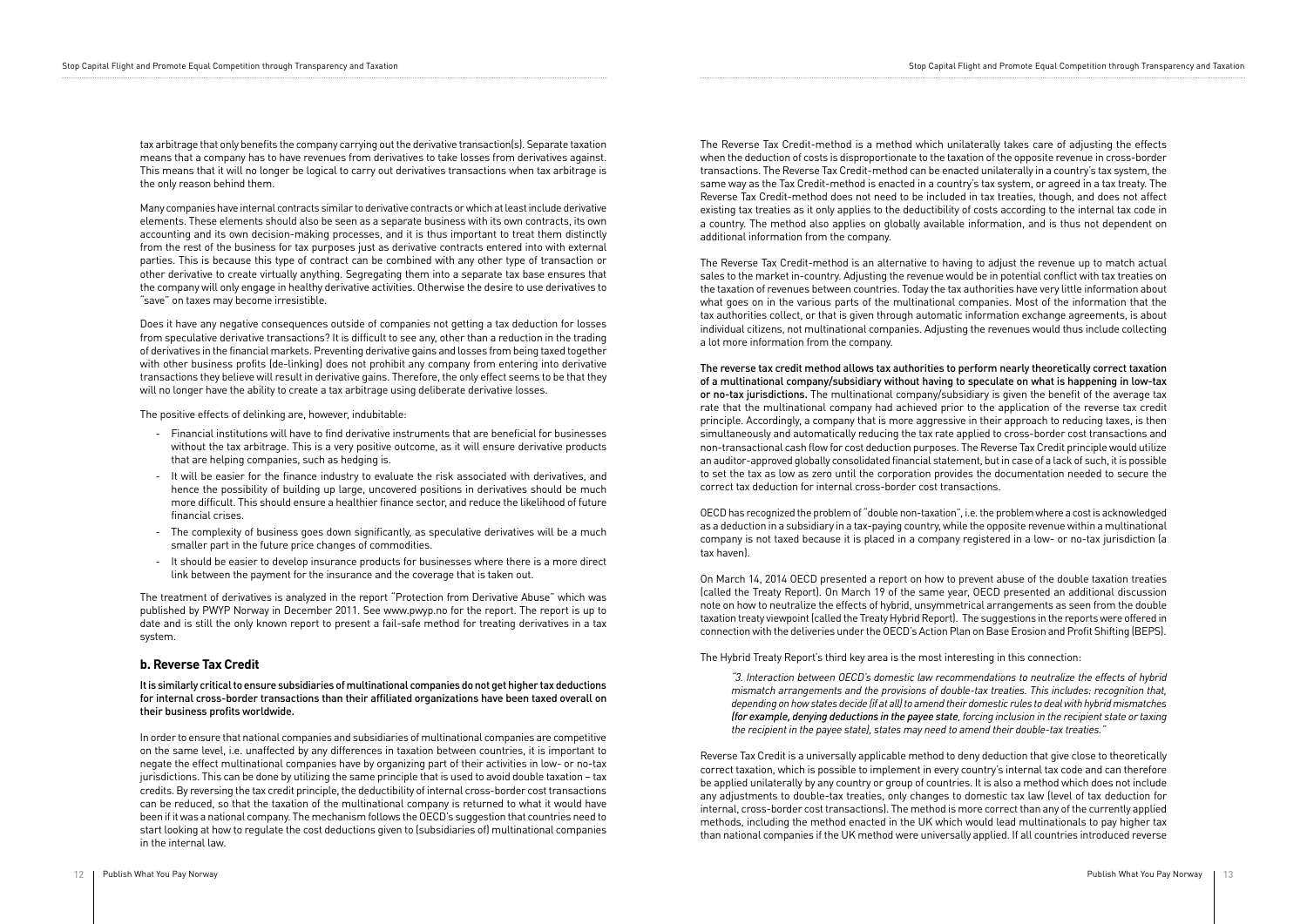- Reverse Tax Credit does not affect companies that do not use tax havens these are taxed in their respective countries and get a deduction based on the higher tax rate they then have. The only thing that happens is that companies that use low- or no-tax jurisdiction no longer get a tax arbitrage for doing so.
- And best of all: it reduces inefficient work by the tax administrations to a minimum

Can Reverse Tax Credit be carried out without any acceptance from other countries? Yes, it can, as tax credits were first initiated in internal law before it became a principle in double taxation treaties (first in the US and thereafter in other countries).

If Reverse Tax Credit is enacted and implemented, with the result that companies pay more tax in this country than in other countries – can the companies circumvent the regulation? As the companies must present costs in their tax return in order to get a deduction, there is essentially no way companies can circumvent this type of regulation internally in the country. They can start asking customers to pay for transactions outside the country, but that is why it is important to have a system of VAT and withholding tax on transactions (money transfers) directly from customers to abroad (see the next section).

If Reverse Tax Credit is enacted – which reactions can come from the multinational companies? As Reverse Tax Credit brings the multinationals tax up at the same level as the national companies, they do not pay more taxes than other companies. They only pay the taxes they would have paid if they had not utilized tax havens in their organization worldwide, and the tax deduction is not lower than the company overall has strived to achieve as tax rate for their profits (outside of the country applying the Reverse Tax Credit).

Can implementing Reverse Tax Credit mean that multinational companies will stay away from the country implementing the RTC entirely? Reverse Tax Credit essentially makes the countries enacting RTC more attractive to companies that do not use tax havens (because competition becomes more level), and less attractive to companies that do utilize tax havens. Starbucks is an example: If Starbucks has large transfers abroad, then Starbucks would be affected by Starbucks' low tax rate for the group as a whole. Reverse Tax Credit will, however, not mean that Starbucks will not earn money in the country enacting RTC, only that a larger share of their profits will be taxed in that country through lower deductions for cross-border cost transactions. If Starbucks makes few cross-border cost transactions, then the effect is close to zero when RTC is implemented. It is hence the behavior of each multinational company (the tax rate they have achieved globally and the amount of internal, cross-border cost transactions together) that together determine the deduction. There are, however, many alternatives to and among multinational companies, so countries enacting RTC are unlikely to suffer by introducing the Reverse Tax Credit method on internal cross-border cost transactions. The good thing with Reverse Tax Credits is that companies that do not use tax havens are unaffected and do not pay more taxes than they already do, whether they are multinationals or not.

#### **c. VAT and Withholding Tax**

Last but not least, it is critical to make sure that companies organized so that revenues that are collected in a country other than the country in which the buyer is located (including digital business models), do not gain a competitive advantage in comparison to taxes levied on the profits of national companies and subsidiaries of multinational companies (when reverse credit is used on the subsidiary's internal cross-border cost-transactions). Consequently, it is necessary to tax cross-border revenue transactions on par with the taxation that companies would have had if they had a sales operation inside the country in question. The main taxation of a domestic company, whether national or subsidiary of a multinational company, is VAT on the transactions and taxation of the profits. It is important that VAT and withholding tax paid by the end user emulate this in-country taxation.

tax credit, the result would be a taxation that would average the tax rate of the countries where the products or services were sold, i.e. as if the low- or no tax jurisdictions that were added as pass-through countries in the organization did not exist.

Reverse Tax Credit is thus intended to be used only in countries where the transaction goes out of the group, i.e. that pass-through countries does not utilize the Reverse Tax Credit method. Only four pieces of information is needed to make the Reverse Tax Credit method applicable:

- Profit margin of the group (profits in % of external cost in the group)
- Effective tax rate of the group
- Profit margin of the local company (profits in % of external and internal cost)
- Internal cross-border cost

This information is found either in the group financial statement of the multinational company or in the subsidiary company in Norway (or any other country that wants to apply the Reverse Tax Credit principle).

Reverse Tax Credit is calculated in three steps:

- (1) Reverse Cost is calculated as:
	- (a) Sales price = Internal cross-border cost  $*(1 + \text{profit margin locally})$
	- (b) Reverse Cost = Sales Price (Sales Price/(1+profit margin group))
- (2) Reverse Tax Credit is calculated as:
	- (c) Reverse Cost \* (average tax rate of the group excluding local tax)

The Reverse Tax Credit is applied by reversing the cross-border cost transactions in the tax calculation and deducting the calculated Reverse Tax Credit as a cost. Example:

| Reversed Tax Credit:                                           |  |
|----------------------------------------------------------------|--|
| Multiplied with tax rate of the group2.000.000 * 5%  - 100.000 |  |
|                                                                |  |

In order to get the full tax deduction in Norway in this example, the tax rate for the group (exclusive of taxes paid in Norway) would have to be 25% (2.000.000 \* 25% = 500.000).

In addition to that, a symmetrical tax treatment between countries is restored. Reverse Tax Credit has the following positive effects:

- It is applicable on all cross-border cost elements internally within a corporation (not income elements), i.e. it is universal and does not require redefinition
- It is aligned with internationally accepted tax sharing principles by utilizing the established tax credit principle
- It allows a country to set its own tax rate independent of other countries, for activities that take place within its borders
- It does not affect, trespass on, or in any other way conflict with the taxation of other countries
- It does not lead to double taxation and remains unaffected by companies between the home country and the local country – and the use of pass-through countries thus becomes much less interesting (which means that companies can simplify their organizational structure significantly, saving costs instead of reducing taxes).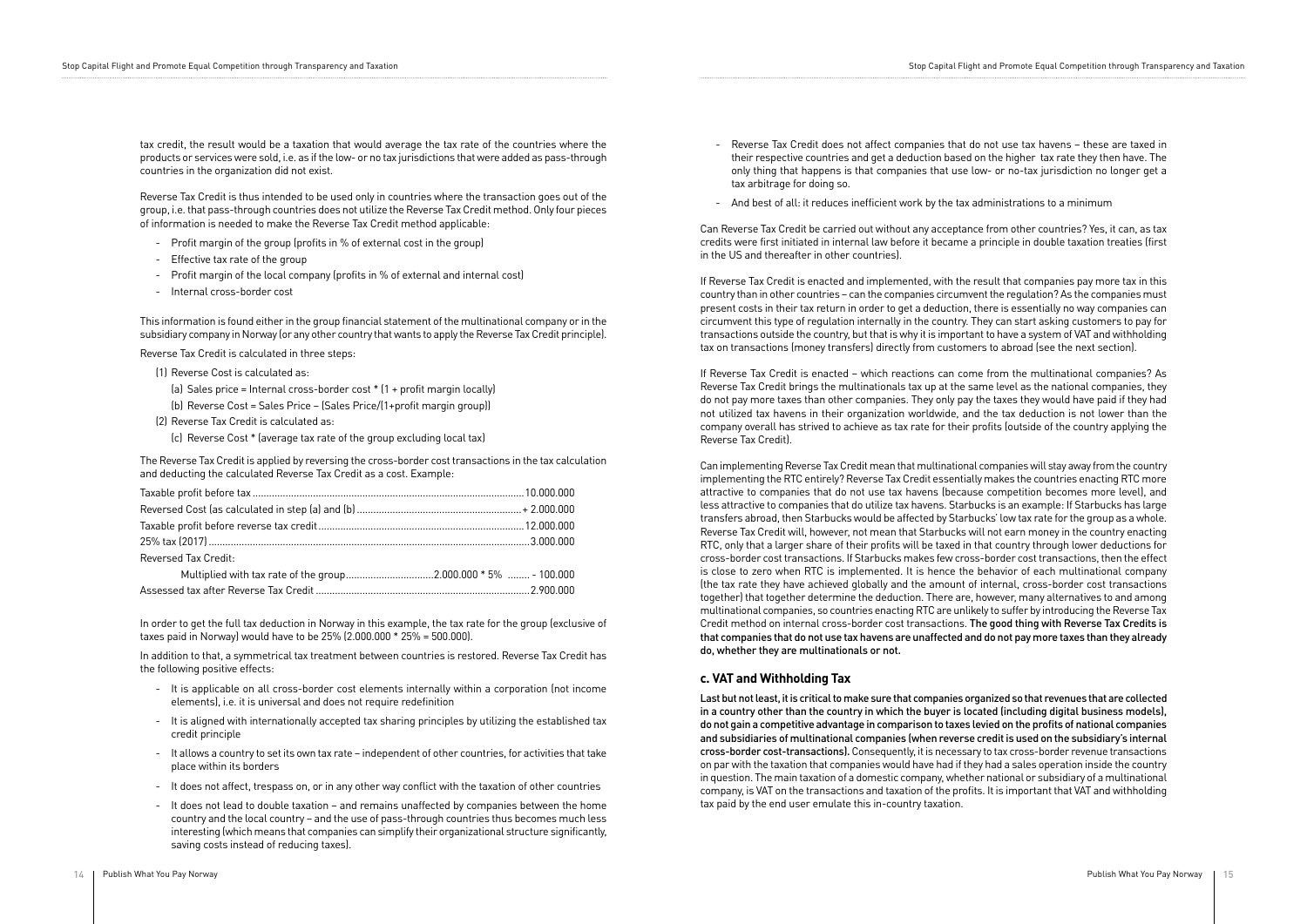With VAT it is easy; simply apply the VAT to cross-border revenue transactions directly towards consumers. The easiest way to emulate profit taxes is to levy a withholding tax on the cross-border revenue transaction whether the transactions are directed towards companies or end users.

These two taxes are very precise as they are only applied to the actual transactions, rather than trying to tax the corporation or adjust the corporation's revenues.

The main difference from other taxes is that the end-user/buyer in-country is made responsible for paying these taxes, instead of deducting them from the amount going to the multinational company. Instead of paying a higher amount to the multinational company, and then deducting the taxes from this amount, the end-user/buyer in-country pays the amount due to the multinational and at the same time pays the withholding tax and the VAT to the Norwegian tax authorities. In this way, there is no ambiguity as to whether or not companies outside of Norway will attempt to evade paying the taxes, and avoids authorities having endless arguments with multinationals regarding withholding tax levels. In today's digital society this can easily be regulated by having the bank or credit card company deduct from the account or credit card the withholding tax and the VAT when the customer authorizes a payment to a company abroad. The main point is (1) to increase the total price of the international transaction up to the level where national companies, including subsidiaries of multinational companies, are competitive so that the tax level does not influence where a customer buy goods and services, and (2) that taxes are paid whichever company a customer buys goods or services from.

It is important that the withholding tax be set at a level that creates equal competitive conditions between national companies/subsidiaries of international companies and companies which have their entire business outside of the borders of the country in question. The reason for this is that the withholding tax level is not set for purely tax purposes, as is the case with internal tax law, but rather to secure level competition between all companies. This is thus a method by which cross-border transactions are made competitive against in-country transactions, by taking away the tax arbitrage only. It is in this connection that it becomes important that the withholding tax and the VAT be paid by the buyer in-country, and not deducted from the amount paid to the seller outside of the country. This ensures that the withholding tax and VAT do not introduce price distortions between countries over and above neutralizing the tax arbitrage.

What is suggested here is that the tax system be supplemented with tax mechanisms (5) and (6), i.e. Reverse Tax Credit to avoid double non-taxation and VAT/Withholding Tax to ensure taxation of crossborder revenue directly from customers to multinational companies abroad. That will automatically reduce the need for mechanisms (1) and (2), and that is good as tax mechanisms (4) and (5) are theoretically more correct than (1) and (2) can ever become, as (1) and (2) are based on benchmarks and estimates while (4) and (5) are based on actual transactions, to a higher degree.

Withholding Tax and VAT on cross-border revenue transactions is also important to secure that subsidiaries in-country, which get Reverse Tax Credit, do not start using cross-border revenue transactions in order to evade taxation. Reverse Tax Credit on internal cross-border cost transactions and Withholding Tax/ VAT on cross-border revenue transactions are thus tax mechanisms that work in tandem to secure that there are no loopholes in the taxing of cross-border transactions.

Cross-border revenue transactions are those in which companies outside of a country invoice individual customers in-country directly. This does not include transactions where an independent (non-affiliated) company in-country imports products & services from a company outside the country. This is normal importation, and as this company would be able to deduct VAT, introducing VAT on such transactions would not have any fiscal effects because the VAT would be zeroed out. It is also not relevant to levy a withholding tax on the payment of such imports as the independent (non-affiliated) company in-country has the possibility to import from different vendors outside the country, and hence the underlying assumption is that normal competition between vendors should ensure a low import price so that there is profit both for the seller that sells the goods from abroad to an importer in the country and profit for the buyer who resells the goods internally in the country . This means that the taxable profit in this case is with the importing company in-country when they sell onwards to end-user customers.

## A COMPARISON OF POSSIBLE ALTERNATIVES

The table below summarizes alternative ways to tax multinational companies when revenues are disproportionate to cost (revenue or cost manipulation). Currently, Norway utilizes tax mechanisms (1), (2) and (4), i.e. fixing the revenues and the cost during the assessment of the tax return, and take into account potential tax credits that have been accrued through paying taxes in other countries to avoid double taxation.

*Table: Alternatives ways to tax multinational companies when revenues are disproportionate to cost*

The only remaining tax mechanism available as an alternative is (3) Global taxation of multinational profits. This method is also called Unitary Taxation or Formulary Apportionment.

There are advocates for this tax solution for multinational companies, but there are several draw-backs when going in this direction:

- The method is dependent on multi-country agreements on the taxation of multinational companies and that countries experience a fair and equitable tax apportionment. Continued unfair treatment of non-OECD countries will result in such agreement to become fragile and unsustainable.
- The Global Taxation Method is dependent on more information from the multinational companies than is needed in the Reverse Tax Credit method, which only needs publicly available numbers from the financial statements of the local company and the group financial statements.
- There is a risk that weak countries will lose in the competition for taxes against stronger countries when it comes to the Global Taxation Method. The reason for this is that there is never one tax base – there are always several reasons for taxation. This will be explored in more depth below.
- The method may lead to arbitrary taxation as it will have to depend on (many) different parameters to distribute taxes between countries

|                                      | <b>Revenues</b>                                                                                                                                                                | Cost                                                                                                                                                                                     | Profit                                                                             |
|--------------------------------------|--------------------------------------------------------------------------------------------------------------------------------------------------------------------------------|------------------------------------------------------------------------------------------------------------------------------------------------------------------------------------------|------------------------------------------------------------------------------------|
| In-country<br>mechanisms             | 1. Adjust revenues up $\rightarrow$<br>difficult to estimate                                                                                                                   | 2. Adjust cost down $\rightarrow$<br>difficult to estimate                                                                                                                               |                                                                                    |
| Multilateral<br>mechanisms           |                                                                                                                                                                                |                                                                                                                                                                                          | 3. Global taxation of<br>multinational profits<br>(requires global<br>coordination |
| Tax Credit/<br>Reverse Tax<br>Credit | 4. Tax based on global<br>income, allow for global<br>costs and allow tax credit<br>for taxes paid in other<br>countries (works for<br>companies with home<br>base in country) | 5. Tax based on local<br>income, allow for local<br>costs and allow for<br>reverse tax credits for<br>taxes paid globally<br>(works for companies<br>with only subsidiary in<br>country) |                                                                                    |
| End-user<br>mechanisms               | 6. VAT and Withholding Tax<br>(destination taxes)                                                                                                                              |                                                                                                                                                                                          |                                                                                    |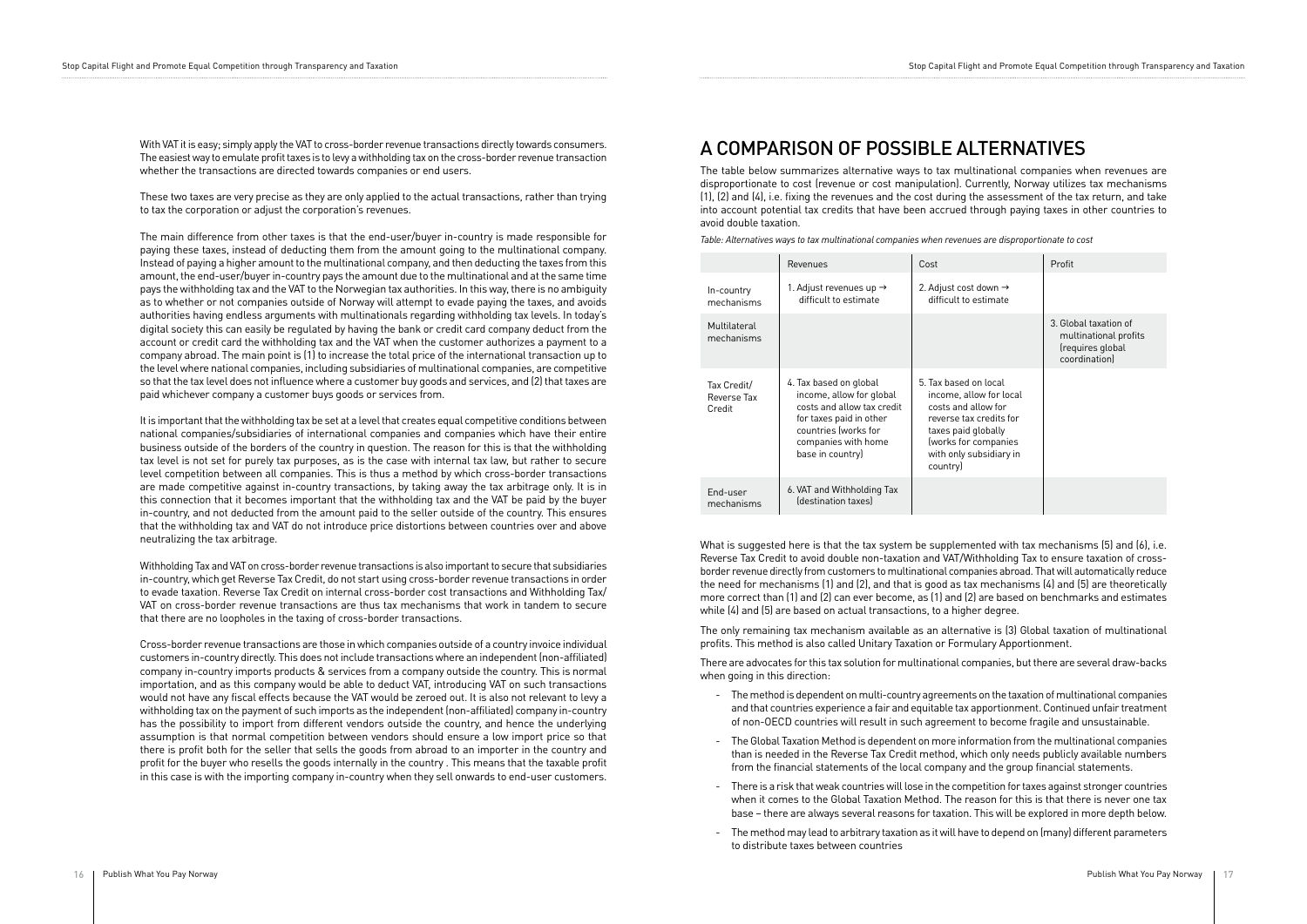- Ensuring that the parameters given by the companies are correct worldwide is problematic, and thus the method makes it possible for some companies to try to lower taxes through disinformation.

There are three major reasons for taxation of company revenues or profits:

- production of a natural resources (renewable or non-renewable),
- the place(s) where goods and services are put together
- and the markets where goods and services are actually bought and/or consumed by end-user customers.

Different countries are usually involved in each of these phases. In addition, there are other reasons for taxation that do not have anything to do with ordinary company taxes: resource taxes, property taxes and taxation of personal income and wealth. These taxes are normally tied to a single geographical location such as a license to exploit a resource, property located on owned or leased land, and residency of citizens. It is thus a unique aspect of company taxes that there are possible overlapping tax bases, and hence the need for ensuring that the taxation, along the value chain of extraction, production/assembly and sale, are distributed fairly. This means that the tax mechanisms that countries enact to capture fiscal revenues should produce a result that is as close to theoretically correct as possible without trespassing on other countries' tax bases. The main challenge of a Global Taxation Method agreed among all countries, in addition to the issue of reaching an agreement at all, is that any methods for distributing the taxes on the global profits have to be based on schematic distribution, which in turn is based on a few easy to use parameters or many, more complicated parameters. This is likely to create a distribution of taxes that easily can move quite far from the theoretically correct taxation and thus can be criticized for being too arbitrary, as discussed above.

The tax mechanisms mentioned above cover 6 out of 8 large areas that constitute the vast majority of harmful capital flight. Please see the individual reports published at www.pwyp.no for analyses, references and more detailed explanations.

- 2 Capital Gains abuse
	- $\rightarrow$  counter-mechanism: move derivatives into a separate tax basket and always ensure symmetrical treatment of investments and depreciation.
- 3 Transfer mispricing
	- $\rightarrow$  counter-mechanism: Reverse Tax Credit will eliminate tax effects of abuse
- 4 Tax regulation abuse
- $\rightarrow$  counter-mechanism: Reverse Tax Credit will eliminate tax effects of abuse 5 Mark-to-Market mechanisms
	- $\rightarrow$  counter-mechanisms: Reverse Tax Credit will eliminate tax effects of abuse. Having fair value adjustments not affecting the profit & loss account, and having the fair value adjustments in a separate part of equity that cannot be dividended, will eliminate unfair competition
- 6 Redirected income
	- $\rightarrow$  counter-mechanisms: Withholding tax and VAT can be used on redirected income, paid by the customer, and this will level the competition between companies
- 7 Corrupt Practices
- $\rightarrow$  counter-mechanisms: criminal law, banking regulations etc. (not part of reports) 8 Criminal Practices
	- $\rightarrow$  counter-mechanisms: Transparency, criminal law, audits etc. (not part of reports)

The Reverse Tax Credit method is a far more direct method that (1) is only applied on the actual crossborder transactions that a subsidiary of a multinational presents to a tax administration as tax deductible costs, and (2) only applies parameters of the multinational company that the multinational company has actually achieved through its transactions.

Likewise, in countries where a multinational sells to customers directly across a border and not through a subsidiary, withholding tax and VAT applied directly on the transaction, and paid by the customer, are again a far more direct method that (1) only applies to the actual cross-border transactions that are paid by the customer directly to a multinational company abroad and (2) only applies tax rates that are either enacted (VAT) or can be benchmarked against the proxy company taxes that would have been paid on the company's profits in-country, had the same transactions been carried out through a subsidiary or through an importer.

 $\rightarrow$  counter-mechanisms: Combination of (1) having these in a separate tax basket, (2) including them in Reverse Tax Credit to eliminate the tax effects of abuse, and (3) having fair value adjustments to unrealized crypto-currency in a separate part of equity that cannot be dividended will eliminate unfair competition caused by the introduction of cryptocurrencies into business. Preferably cryptocurrencies should be prohibited due to the lack of sustainability with regards to power use related to the activity.

#### SHORT SUMMARY OF INITIATIVES BY PWYP NORWAY

The capital flight areas and the available counter-mechanism(s) published by PWYP Norway can thus be summarized as follows:

1 Derivative abuse

 $\rightarrow$  counter-mechanism: move derivatives into a separate tax basket

A general counter-mechanism against all of these 8 areas is transparency, and there are two types of transparency that are more important than others:

- Extended Country-by-Country Reporting (ECBCR) which ensure that taxes paid are published in the context of the number of employees, production (by type), investments, revenues, costs, accrued taxes together with taxes payable 1.1. and 31.12.

ECBCR must not be confused with CBCR which is reporting of taxes only without context. Nor should it be confused with BEPS-pCBCR which is the reporting of taxes to the tax authorities only and which, in its form, is inadequate for publication due to missing information in the reporting compared with the information that the greater society needs.

- Contract transparency which ensures insight into the contracts entered into between government and companies.

In addition, there is a 9th area which could become a problem for tax authorities. It has yet to become widespread in company transactions within multinational companies, but this can change:

9 Cryptocurrencies

### INITIATIVES EXPECTED TO WORK AGAINST CRYPTO-CURRENCIES

Crypto-currencies have already been around for some years, but have yet to become widely used within (multinational) corporations. This could change, and tax authorities should develop strategies for how to deal with the inclusion of these tools that can be used for capital flight. The issue with crypto-currencies, as compared to "normal" currencies, is the potential for low trading in these currencies, and hence (1) the problem of measuring value at any point in time and (2) the problem of extreme fluctuations in value, possibly driven by the corporation itself.

With regards to measuring value and controlling the negative effects of extreme fluctuations, a tax administration is likely in need of help from the regulator. Due to the possible highly erratic value changes in a currency with low trading, it is necessary for a tax administration to find a secure, standardized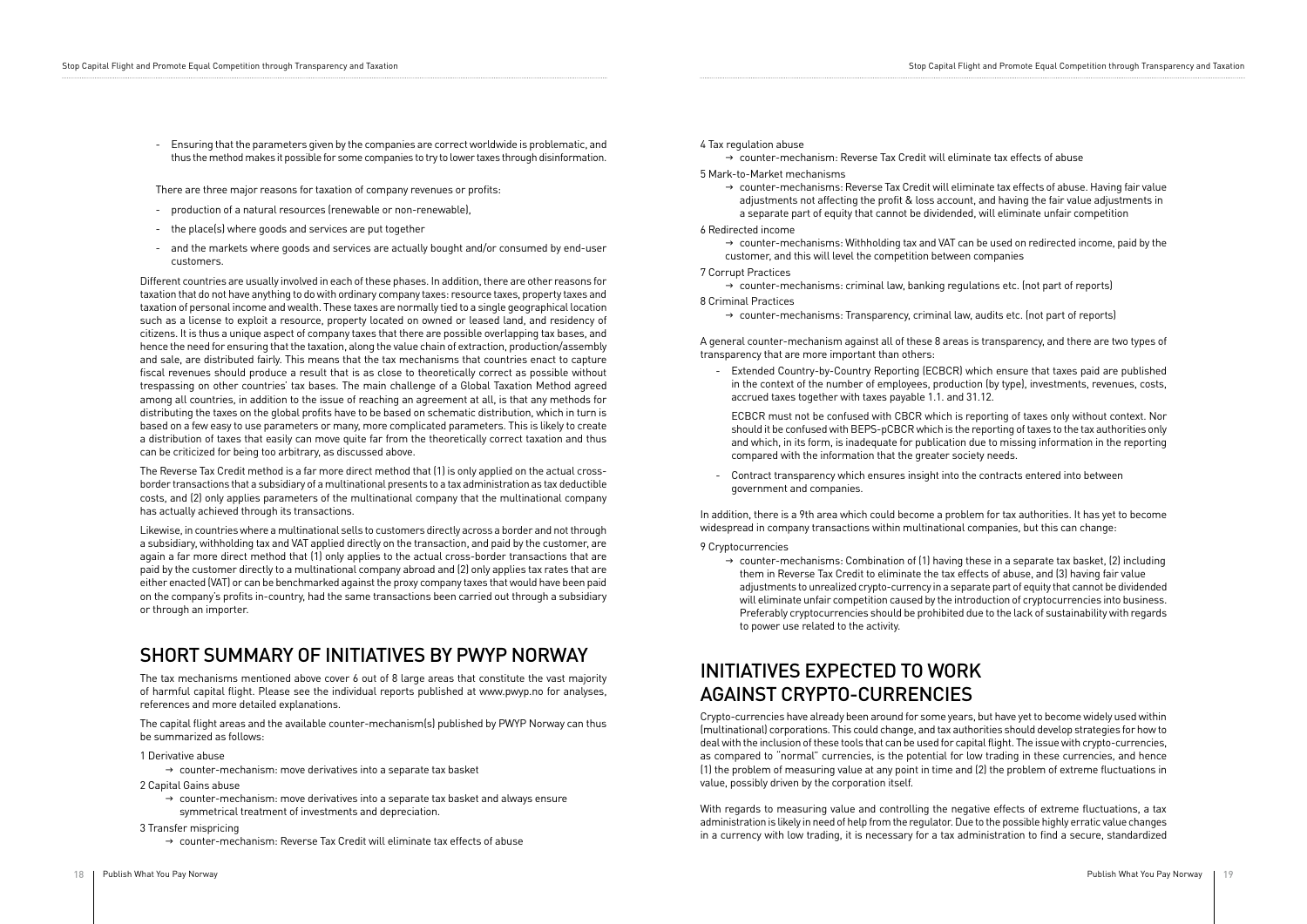and predictable way of measuring the value of a crypto-currency until the crypto-currency has reach acceptable levels of trading on par with regular currencies. As it is likely that multinational companies will continue to have a regular currency as their functional currency (the currency all other currencies are converted into), it is useful to think of a crypto-currency as just another currency in the basket of currencies, and that the crypto-currency is replacing another currency. Instead of accepting wildly fluctuating crypto-currencies, tax administrations can thus have the legislator allow for the creation of a basket of regular currencies which act as a proxy for the value of the crypto-currency as long as the crypto-currency is unrealized.

In addition, for tax deduction purposes, it is possible to include the proxy value in the Reverse Tax Credit calculation, if the company presents a tax deduction which is originally valued in a crypto-currency. In this way, the tax administration ensures that it does not help to have a transaction in a crypto-currency compared to a regular currency.

Last, but not least, any registered changes in the crypto-currency between transaction and realization of the crypto-currency should follow the treatment of other fair value adjustments to unrealized assets (as a receivable or payable in crypto-currency would be). Unrealized crypto-currency changes should thus be registered in a separate part of equity that cannot be dividended just as it is suggested that other fair value adjustments be treated (see mark-to-market and treatment of unrealized fair value adjustments).

Losses in crypto-currency should, if they are in a separate tax base for tax purposes, not be a part of the taxation of the company's regular tax base. Rather, any losses are carried forward against future revenues in the same crypto-currency (assuming that in a "real" crypto-currency the fluctuations will go both ways over time and nullify each other).

These measures taken against crypto-currencies in the tax base should protect the tax administration from the abuse of crypto-currencies, protect the tax base from extreme fluctuations in valuation, and ensure that the use of crypto-currencies is based on sound business principles and not tax advantages due to ineffective or inadequate regulation.